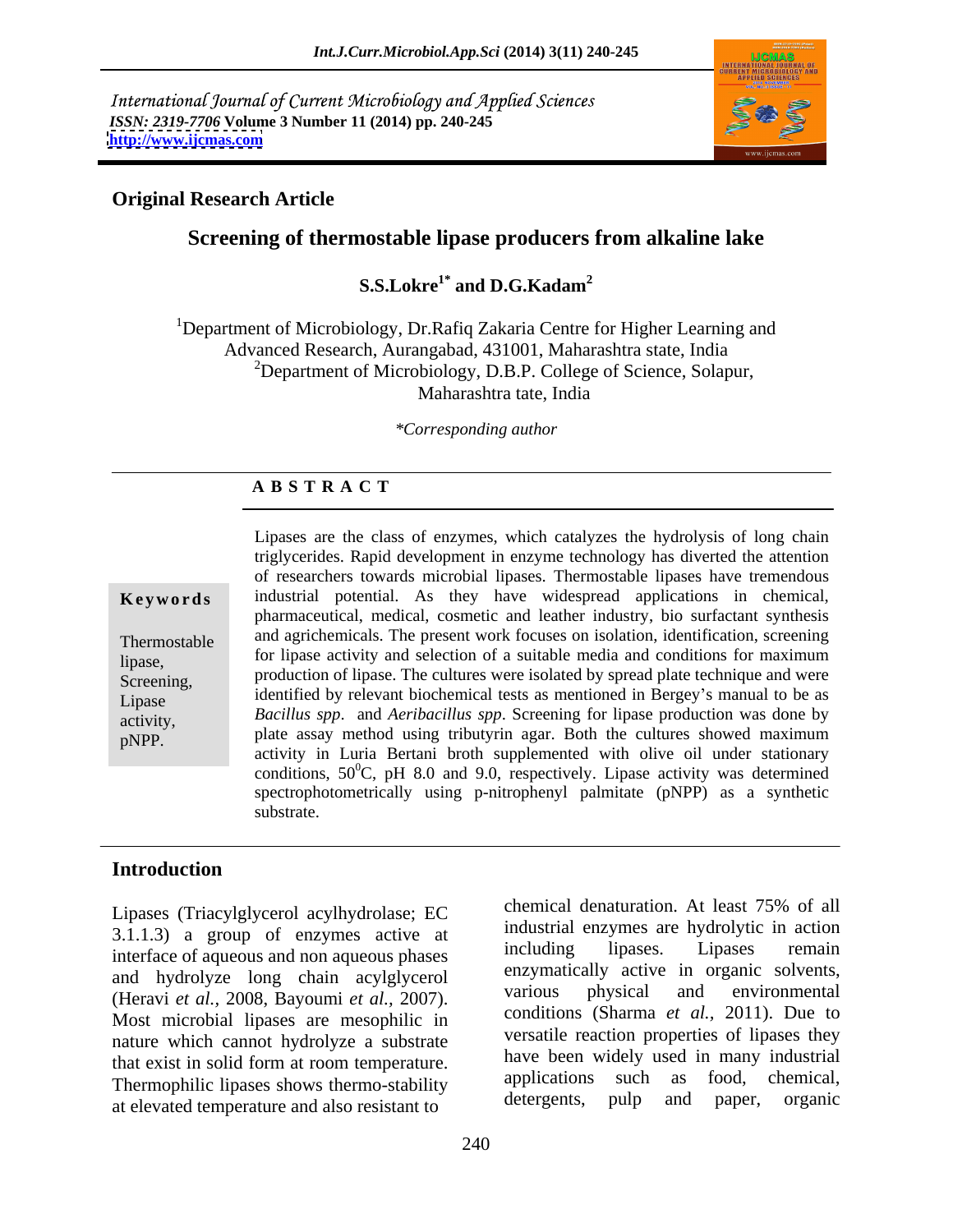synthesis, bioconversions in organic and aqueous media, resolution of racemic acids of lipolysis through the presence of clear and alcohol, ester synthesis, oleochemical zones around bacterial streak on tributyrin industries, etc. (Rohit Sharma *et al.,* 2001). Many microorganisms are known as good producers of extracellular lipases such as **Optimisation of lipase production media** strains of *Bacillus, Pseudomonas, Candida,*

thermostable lipase producing for the growth on different media for lipase microorganisms from alkaline lake and the production. The media used were nutrient identification of those using morphological, agar (Anurag Sekhon et al., 2006) biochemical characteristics. Also the focus incorporated with olive oil, nutrient agar of this study is on the selection of media for with tween 80, Luria Bertani agar with the maximum production of thermostable tween 80, Luria Bertani agar with olive oil, lipase in alkaline condition and the effect of tributyrin agar (Bayoumi *et al.,* 2007; Heravi submerged and stationary condition during *et al.,* 2008; Sirisha *et al.,* 2010), rhodamine fermentation also a point of interest. B agar (Heravi *et al.,* 2008), modified G9+Y

container from Lonar lake, Buldhana district, Maharashtra state, India. Sampling was done at temperature range of  $35^{\circ}$ C- **Identification of isolate** 37 C and pH of water was around 10.3. The collected water samples were serially diluted<br>  $\mu$  morphological, physiological and<br>  $\mu$  to 10<sup>-1</sup> to 10<sup>-10</sup> and were spread on agar<br>  $\mu$  higher haracterization of linese up to  $10^{-1}$  to  $10^{-10}$  and were spread on agar biochemical characterization of lipase

## **Screening of lipolytic enzyme producing bacteria Production of lipase from isolate**

Several methods have been proposed for The selected cultures were grown in screening of lipase production. In present modified liquid medium containing casein investigation, author followed the screening enzyme hydrolysate 1%, yeast extract 0.5%, of lipase producing bacteria on tributyrin sodium chloride 1%, and olive oil 5%, pH agar plates (Heravi *et al.,* 2008). The composition of tributyrin agar (g/l) was, peptone-2.5, yeast extract-3.0, agar-15.0, selected as 100 rpm (Baharun *et al.*, 2003). and tributyrin 10 ml, pH-8.0. Each culture The temperature selected as  $50^{\circ}$ C for 48 hrs. was streaked onto tributyrin agar plate and incubated at  $50^{\circ}$ C for 2 days. The plate

detection method was used for observation agar plates.

*Rhodococcus, Staphylococcus,* etc. (El- Twenty two different strains of *Bacillus*  moniem Abada, 2008). Were isolated from the Lonar lake water<br>sample, Buldhana district, Maharashtra<br>The present study reports the isolation of state, India. These were qualitatively tested **Materials and Methods** modified minimal medium (Anurag Sekhon **Sample collection and processing** agar with tributyrine. Each culture was spot Water samples were collected in sterile The large zone of hydrolysis around the were isolated from the Lonar lake water sample, Buldhana district, Maharashtra state, India. These were qualitatively tested agar (Anurag Sekhon *et al.,* 2006) agar (Heravi *et al.,* 2008) with tributyrin, *et al.,* 2006) with tributyrine and nutrient inoculated and incubated at 50°C for 48 hrs. colony was used for further study.

## **Identification of isolate**

plate followed by incubation at  $50^{\circ}$ C. producers were done according to Bergey's A morphological, physiological and manual of systematic bacteriology

8.0 by surface and submerged (Longo *et al.,* 2010) condition. The rate of revolution was selected as 100 rpm (Baharun *et al.*, 2003).<br>The temperature selected as 50°C for 48 hrs. The broth was tested for the extracellular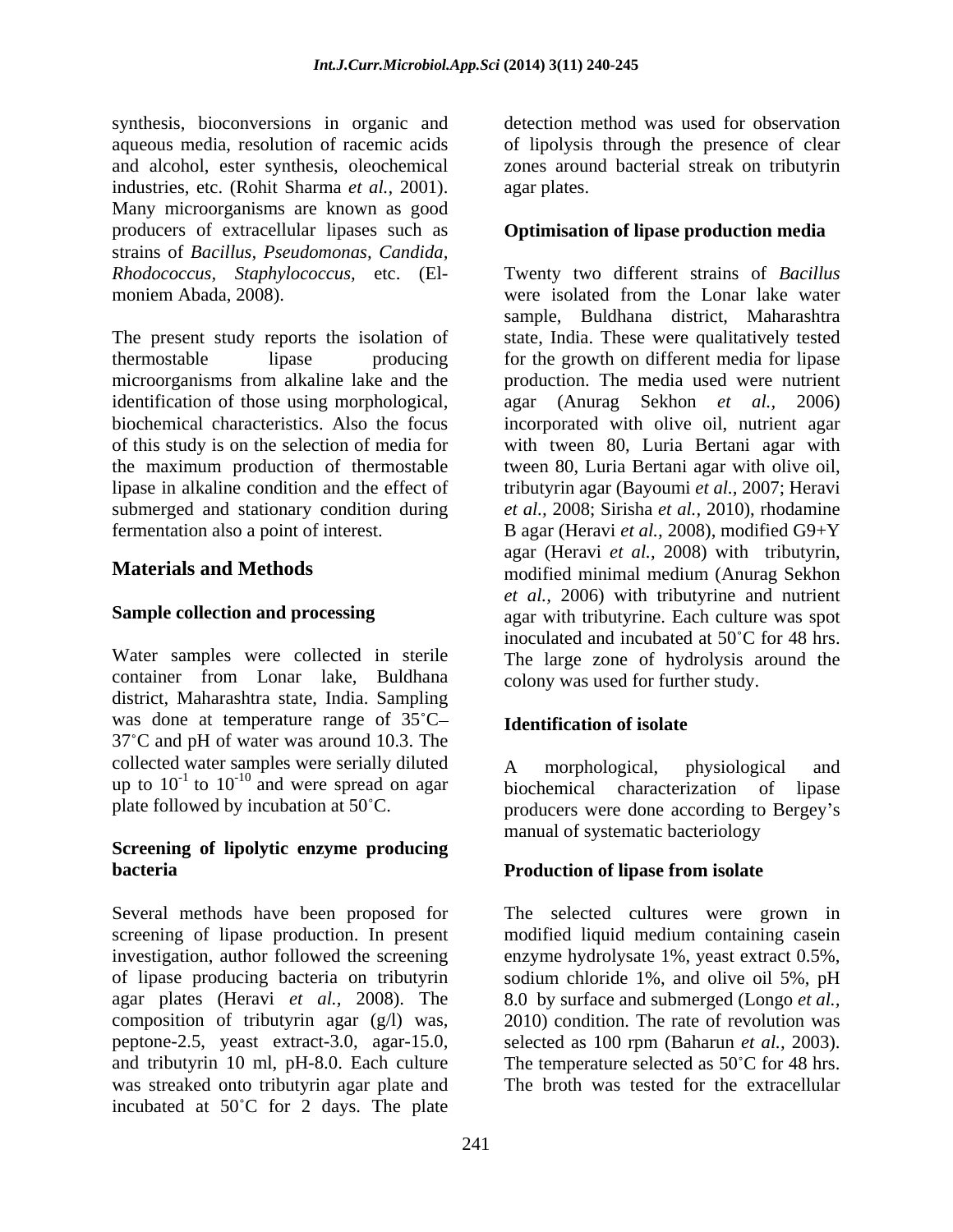lipase activity by a spectrophotometric method.

The spectrophotometric assay of extra

Thermophilic bacteria have several **Identification of isolate** molecular modifications at cellular and sub<br>cellular loculate survive at high temperature. The two bacterial isolates were cellular level to survive at high temperature and alkaline conditions. These organisms secrete such enzymes which are characteristics, microscopic appearance and thermostable and resistant to high biochemical tests (Table 2). Both the temperature and pH. Totally 22 bacterial strains were isolated from the Lonar lake

Out of 22 bacterial isolates two strains (8.0- 4 and 9.0-4) were identified as potent degrader of oil and showed clear zone on tributyrin agar plate at  $50^{\circ}$ C (Figure 1). The zone of clearance around the streaks was due to hydrolysis of tributyrin by the secretion of extracellular lipase by an isolates.

### **Optimisation of lipase production media**

**Assay of lipase activity** was shown in Table 1, showing Luria cellular lipase was done according to the growth of isolates in submerged and surface method of Rakesh Kumar *et al.,* 2012 with production were shown in Figure 2, which slight modification. showed bacterial strain 8.0-4 and 9.0-4 for **Results and Discussion** condition than submerged. The growth of isolates on a different media Bertani medium was effective for lipase production for all the 22 isolates. The maximum production of lipase in surface condition than submerged.

## **Identification of isolate**

water. growing, butyrous colonies and non-spore **Identification of lipase producing thermophilic bacteria these** two bacterial isolates were identified The two bacterial isolates were characterized on the basis of cultural biochemical tests (Table 2). Both the cultures are Gram- positive, non-motile giving small, round, regular, creamy, fast forming. After morphological, physiological, biochemical identification, these two bacterial isolates were identified as species of *Bacillus* (8.0-4) and *Aeribacillus* (9.0-4)

> The *Bacillus* sp. showed resistance towards antibiotic cefotaxime and cefadroxil whereas *Aeribacillus* sp. showed resistance towards antibiotic Cefotaxime and cefuroxime.



**Figure.1** Screening of lipase producing thermophilic bacteria at  $50^{\circ}$ C, clear zone indicates the hydrolysis of tributyrin as a result of lipase production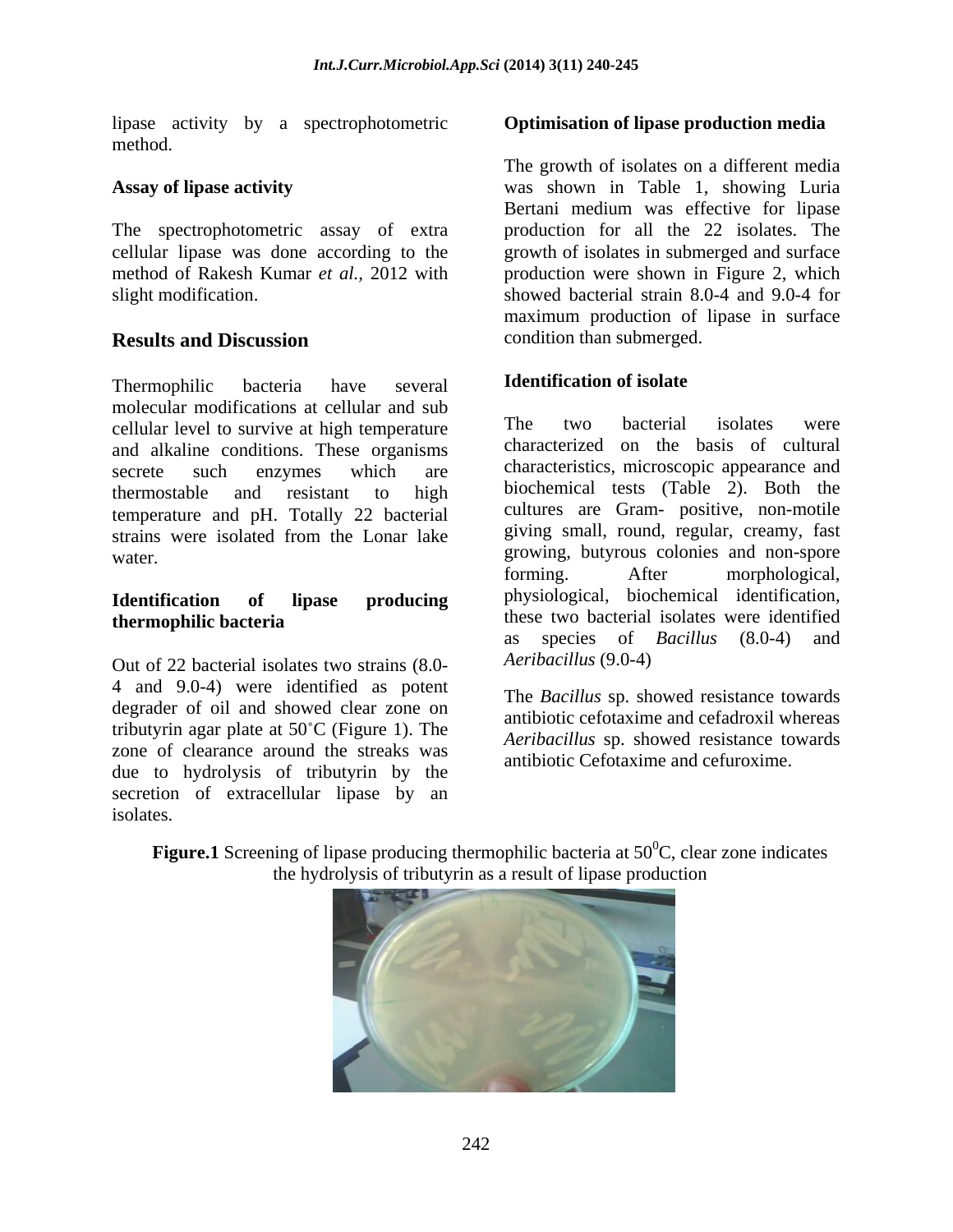|                     |        |                          |     |     |                          |     |        | Medium NA+T80 NA+OO LB+T80 LB+OO TBA G9+Y Minimal Rhodamine B NA+TB<br>Culture |
|---------------------|--------|--------------------------|-----|-----|--------------------------|-----|--------|--------------------------------------------------------------------------------|
|                     |        |                          |     |     |                          |     |        |                                                                                |
| $8 - 1$             |        |                          |     |     | $+$                      |     |        |                                                                                |
| $8-2$               |        | $^{+}$                   |     |     | $+$                      | $+$ | $^{+}$ |                                                                                |
|                     |        |                          |     |     |                          |     |        |                                                                                |
| $\frac{8-3}{8-4}$   |        |                          |     |     |                          |     |        |                                                                                |
| $8-5$               |        | $+$                      |     |     | $+$                      |     |        |                                                                                |
|                     |        |                          |     |     | $+$                      |     |        |                                                                                |
| $\frac{8-6}{8-7}$   |        |                          |     |     |                          | $+$ | $+$    |                                                                                |
|                     |        |                          |     |     | <b>Contract Contract</b> |     | $ -$   |                                                                                |
| $8 - 8$             |        |                          |     |     |                          |     |        |                                                                                |
| $9-1$               |        | $+$                      |     |     | $+$                      | $+$ |        |                                                                                |
|                     |        |                          |     |     | $+$                      |     |        |                                                                                |
| $\frac{9-2}{9-3}$   | $^{+}$ | $+$                      |     |     | $+$                      | $+$ | $+$    |                                                                                |
|                     |        |                          |     |     |                          |     |        |                                                                                |
| $9-4$               |        |                          |     |     |                          |     |        |                                                                                |
| $9 - 5$             |        |                          |     |     |                          | $+$ | $+$    |                                                                                |
| $10-1$              |        | $+$                      |     | $+$ | <b>Contract Contract</b> |     | $ -$   |                                                                                |
|                     |        |                          |     |     | $+$                      |     |        |                                                                                |
| $\frac{10-2}{10-3}$ |        |                          | $+$ | $+$ | $+$                      | $+$ |        |                                                                                |
| $10-4$              |        | $\overline{\phantom{0}}$ |     |     | $+$                      | $+$ |        |                                                                                |
| $11-1$              |        | $^{+}$                   |     |     | $+$                      | $+$ |        |                                                                                |
|                     |        |                          |     |     |                          |     |        |                                                                                |
| $11-2$              |        |                          |     |     |                          |     |        |                                                                                |
| $11-3$              |        |                          |     |     |                          |     |        |                                                                                |
| $\frac{12-1}{12-2}$ |        |                          |     |     |                          |     |        |                                                                                |
|                     | $^{+}$ |                          |     |     | $+$                      |     |        |                                                                                |

**Table.1** The growth of isolates on a different media and showing Luria Bertani medium was effective for lipase production for all the 22 isolates

+ positive; - negative



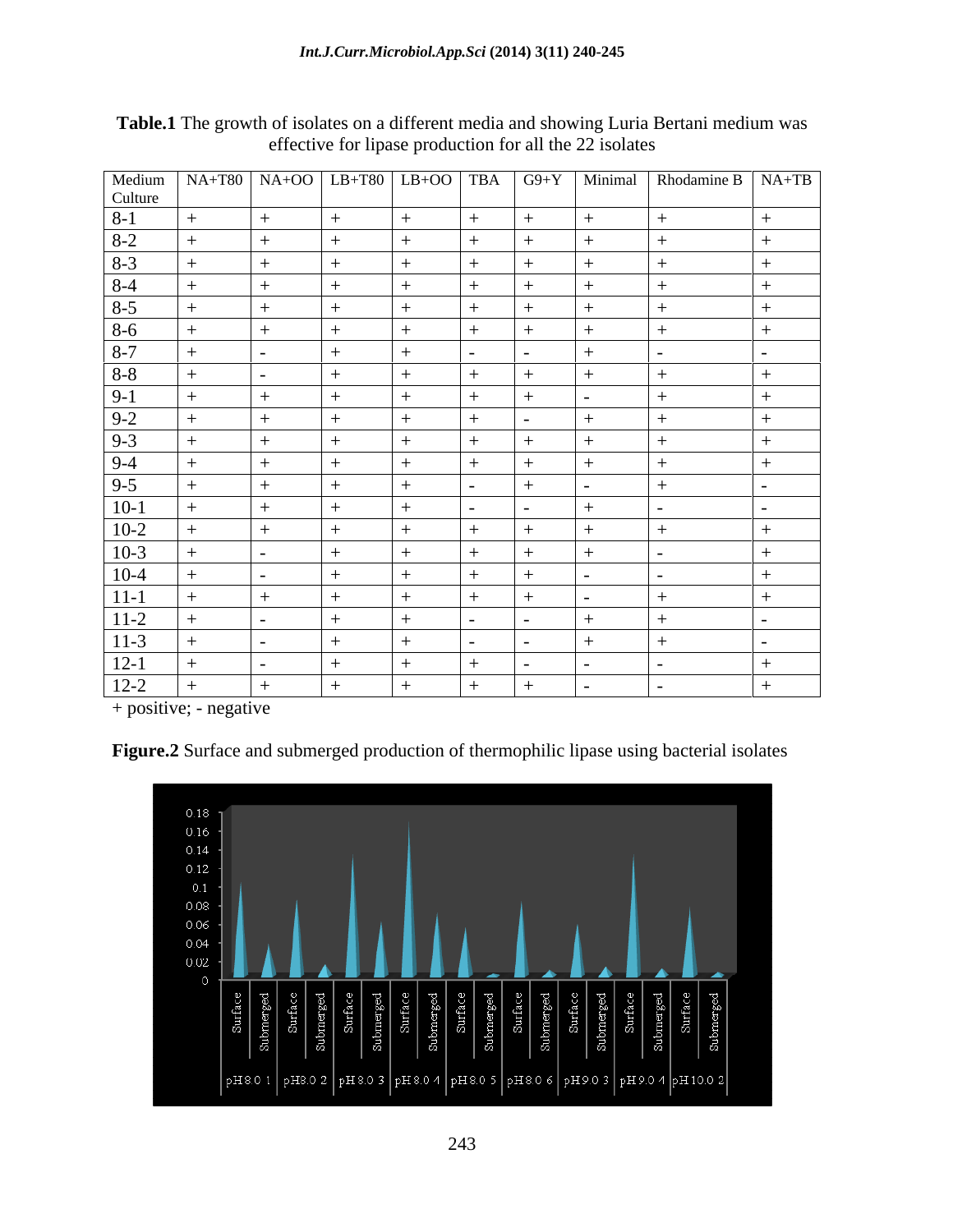| Test                                               | Bacillus sp.            | Aeribacillus sp.        |
|----------------------------------------------------|-------------------------|-------------------------|
| Amylase<br>Protease                                |                         |                         |
|                                                    |                         |                         |
| Lecithinase                                        |                         |                         |
| Urease<br>Cellulase                                | $++$                    |                         |
|                                                    |                         |                         |
| Gelatinase                                         |                         |                         |
|                                                    |                         |                         |
| Lipase<br>Catalase                                 | $++$                    |                         |
| Oxidase                                            |                         |                         |
| <b>SUGAR</b>                                       |                         |                         |
| Rhamnose                                           |                         |                         |
| Mannitol                                           | $A$ +++                 | $A +$                   |
| Cellobiose                                         | $AG++$                  | $A +$                   |
|                                                    | $A$ +++                 | $A + +$                 |
| Sucrose<br>Raffinose                               |                         |                         |
| Glucose                                            | $A$ +++                 | $A$ +++                 |
|                                                    | $A + +$                 |                         |
|                                                    | $A$ +++                 | $A + +$                 |
| Arabinose<br>Xylose<br>Fructose                    | $A + +$                 | $A + +$                 |
| Lactose                                            |                         |                         |
| Dulcitol                                           | $A + +$                 | $A+$                    |
| <b>OTHER TESTS</b>                                 |                         |                         |
|                                                    |                         |                         |
| $H2S$ production test<br>TSI test                  | $Y, Y, No gas, H2S -ve$ | $Y, Y, No gas, H2S -ve$ |
|                                                    |                         |                         |
| Indol test<br>Methyl red test                      |                         |                         |
|                                                    | $+$                     |                         |
| Voges Proskaur test<br>Citrate utilization test    |                         |                         |
| 7% NaCl growth                                     | $++$                    |                         |
|                                                    |                         |                         |
| Growth at $65^{\circ}$ C<br>Nitrate reduction test |                         |                         |
| Motility test                                      |                         |                         |
| Lysine decarboxylase test                          |                         |                         |
| Arginine decarboxylase test                        |                         |                         |
| Ornithine decarboxylase test                       |                         |                         |
| ONPG test                                          |                         |                         |
|                                                    |                         |                         |

# **Table.2** Cultural and biochemical characteristics

+ positive; - negative; A acid; AG Acid and gas; Y yellow